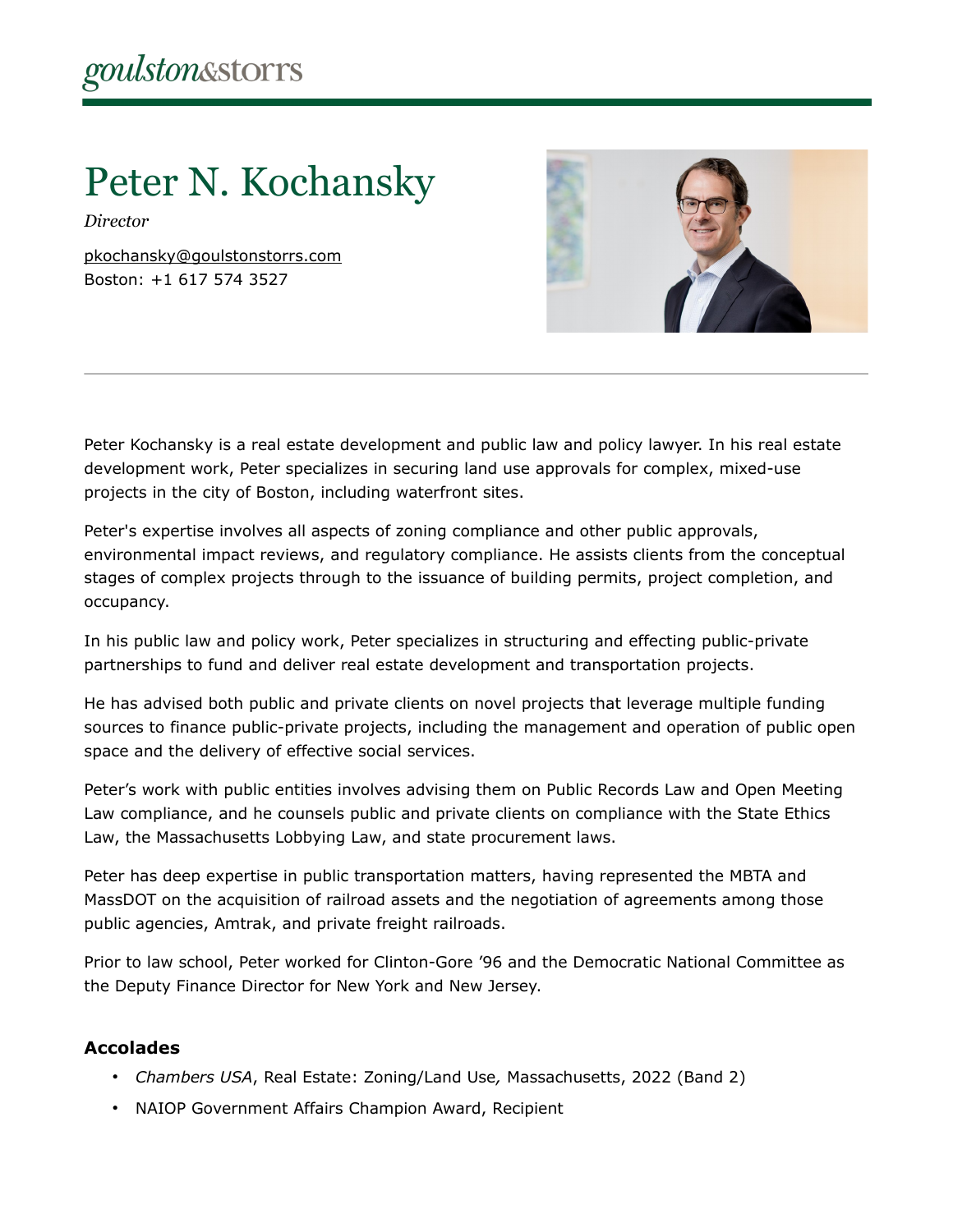# **Affiliations**

• Co-Chair, Pro Bono Committee, Goulston & Storrs

## **Admissions**

• Massachusetts

# **Education**

- Dartmouth College (B.A., *cum laude*, 1994)
- Yale Law School (J.D., 2000)

# Representative Matters

## **Rose Fitzgerald Kennedy Greenway Conservancy, Inc. Formation of Greenway Business Improvement District**

Representation of the Rose Fitzgerald Kennedy Greenway Conservancy, Inc. in connection with A Better City on the formation of a Greenway Business Improvement District that will contribute \$1.5M each year to sustain the Rose Kennedy Greenway.

### **Development of Bulfinch Crossing Project**

Representation of National Real Estate Advisors, LLC and The HYM Investment Group, LLC in connection with development of the approximately 2.9 million square-foot Bulfinch Crossing project, in Boston, MA (on the approximately 4.8 acre site of the former Government Center parking garage), including the creation of a tiered, phased, mixed-use, office, retail and residential condominium.

#### **Berkeley Investments Rehabilitation and New Construction**

Represents Berkeley Investments, Inc. a full-service real estate investment and development company, in connection with multiple City of Boston development projects, including the rehabilitation of historic buildings and new construction in the Fort Point District and the Charlestown neighborhood.

# **Massachusetts Bay Transportation Authority and the Massachusetts Department of Transportation Acquisition of South Coast Rail, Framingham Secondary Lines and Other Railroad Assets**

Advised the Massachusetts Bay Transportation Authority (MBTA) and the Massachusetts Department of Transportation (MassDOT) in connection with the acquisition by MassDOT of the South Coast Rail lines, the Framingham Secondary lines, and other railroad assets from CSX Transportation and other freight railroads. Peter's railroad works has included the negotiations of